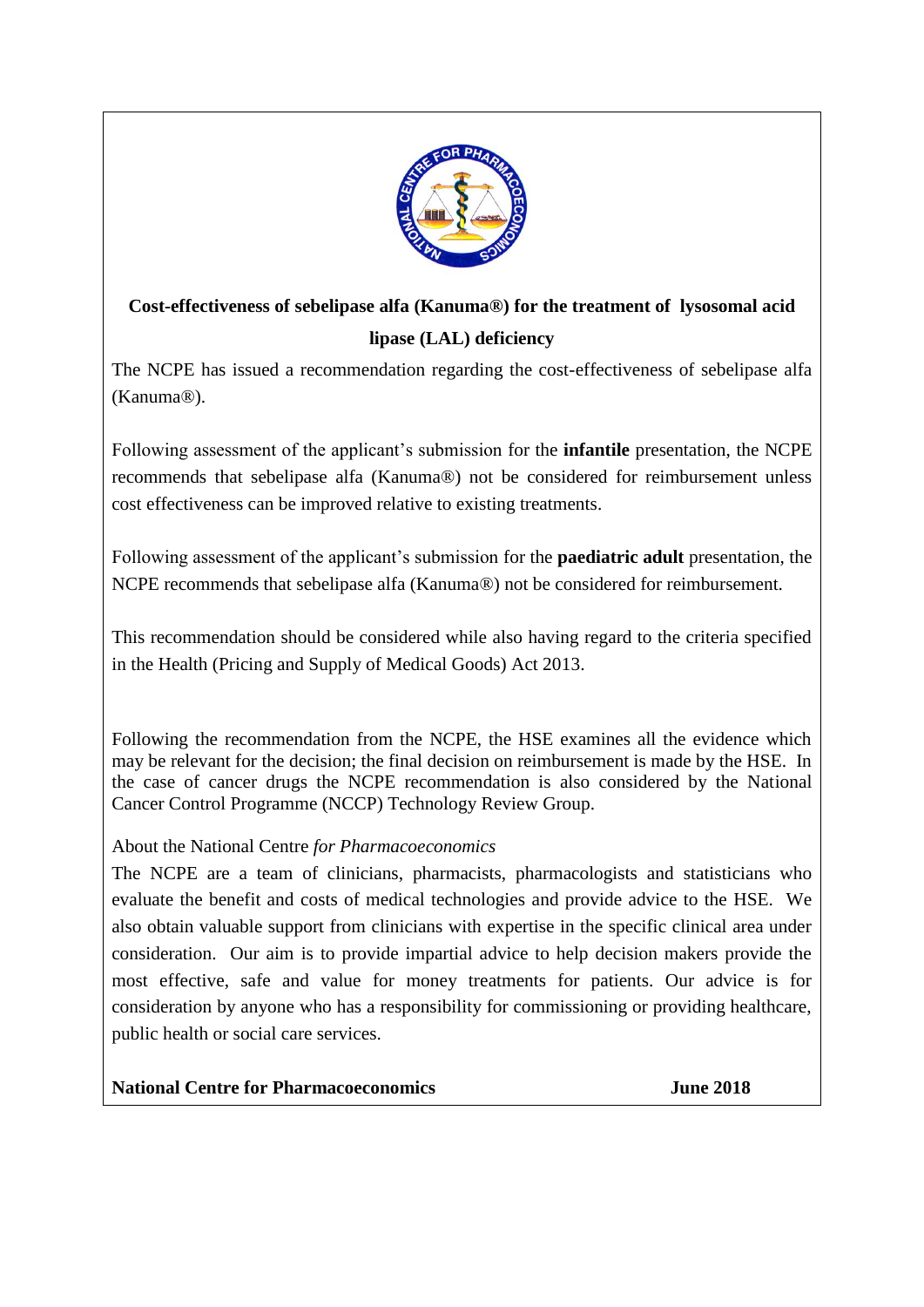#### **Summary**

In November 2017, Alexion Pharmaceuticals submitted a dossier of clinical, safety and economic evidence in support of sebelipase alfa, for the treatment of lysosomal acid lipase (LAL) deficiency, a rare autosomal recessive inherited metabolic disorder. Deficiency of the enzyme leads to the accumulation of cholesteryl esters and triglycerides in various tissues; mainly the liver, gastrointestinal tract, and cardiovascular system (1). The disease presents across a clinical spectrum from infancy to adulthood. Sebelipase alfa is a recombinant form of the human LAL enzyme and therefore, is designed to address the underlying cause of LAL deficiency. The recommended starting dose of sebelipase alfa in infants (<6 months of age) presenting with rapidly progressive LAL deficiency is 1mg/kg administered as an IV infusion once weekly with dose escalation to 3mg/kg once weekly considered. The recommended dose in children and adults who do not present with rapidly progressive LAL deficiency prior to 6 months of age is 1 mg/kg administered as an IV infusion once every other week.

#### **1. Comparative effectiveness of sebelipase alfa**

The applicant presented results for two different patient populations (i) infantile onset LAL deficiency, which is fatal and rapidly progressive and (ii) older patients (paediatric and adult) who present with a less rapid form of disease progression.

Two intervention studies and one historical control study were presented. One of the intervention studies (ARISE) was a placebo controlled randomised trial.

## *Infantile patients*

Two studies were included for this population. LAL-CL03 was a phase 2/3 open label, multicentre, dose escalation study designed to evaluate the safety, tolerability, efficacy, pharmacokinetics, and pharmacodynamics of sebelipase alfa in 9 infants with growth failure due to LAL deficiency. The study consisted of a screening period of up to 3 weeks, a treatment period of up to 4 years, and a follow-up visit at least 30 days after the last dose. The age range at study entry was 1-6 months. All subjects received sebelipase alfa, administered by IV infusion at a starting dose of 0.35 mg/kg (8 subjects) or 0.2 mg/kg (1 subject), and escalating to 1 mg/kg once weekly and 3 mg/kg once weekly, as applicable. The primary outcome was the proportion of infants surviving to 12 months of age. Study LAL-1-NH01 was a retrospective historical control study including 35 patients diagnosed between 1985 and 2012.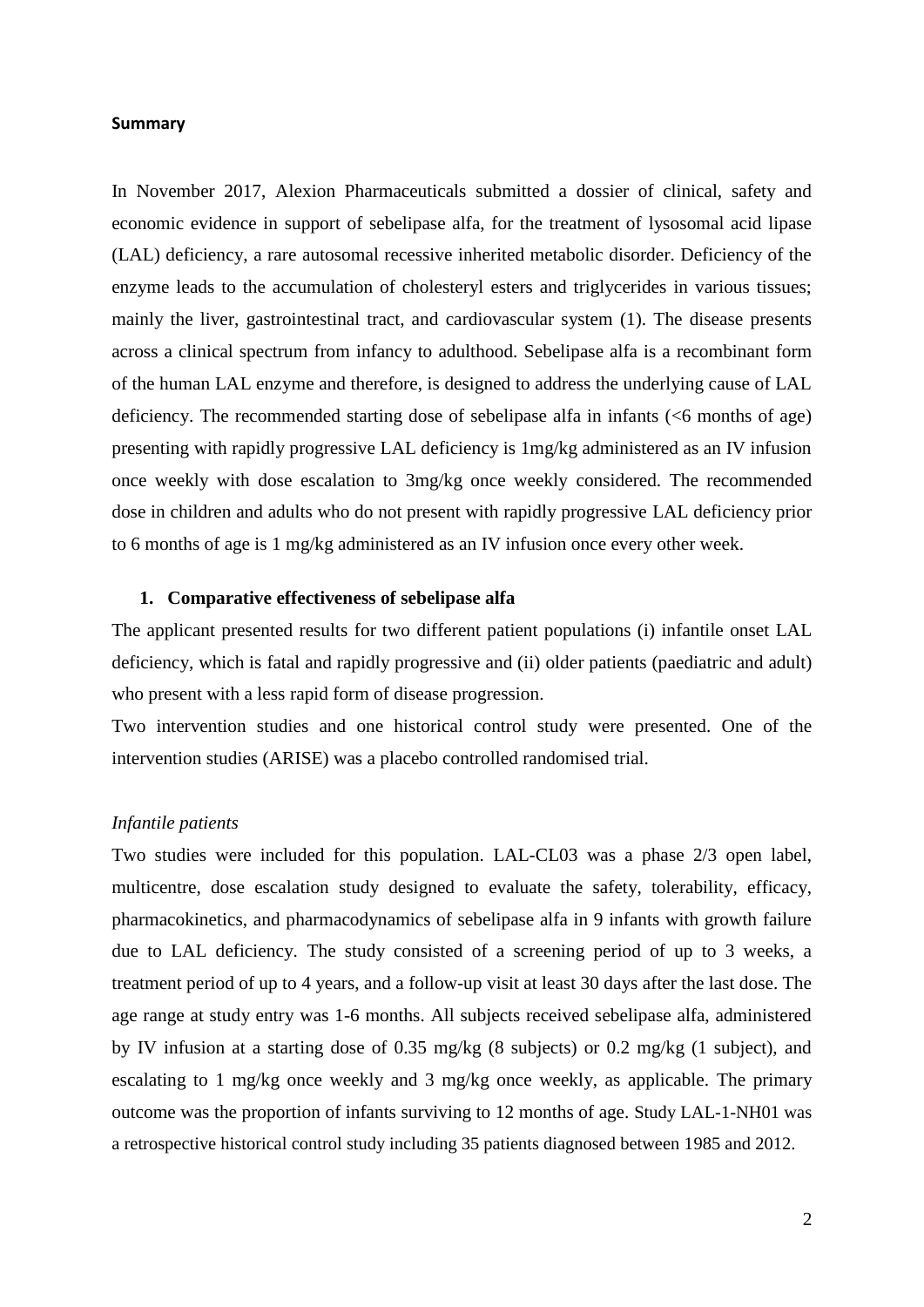In LAL-CL03, six of nine sebelipase alfa-treated infants survived beyond 12 months (67% 12 month survival, 95% CI: 30% to 93%). With continued treatment beyond 12 months of age, one additional patient died at age 15 months. In the historical cohort, 0 of 21 patients survived beyond eight months of age (0% 12-month survival, 95% CI: 0% to 16%).

#### *Paediatric Adult patients*

Study LAL-CL02 (ARISE) was a 20-week placebo controlled randomized trial including 36 sebelipase alfa-treated patients (1 mg/kg every other week) and 30 placebo patients. This was followed by an open-label period of up to 130 weeks. Median age at symptom onset was 4 years; the median age at randomisation was 13 years. The primary outcome in LAL-CL02 was the proportion of patients who achieved normalisation of alanine aminotransferase (ALT) levels at week 20. Results showed that sebelipase alfa was statistically significantly more effective than placebo in improving a broad range of disease-related abnormalities, including normalisation of serum transaminases (ALT and AST), improvement in dyslipidemia (reductions in LDL-c, non-HDL-c, and TG, and increases in HDL-c), and reduction in liver fat content as assessed by MRI. Furthermore, sebelipase alfa treatment produced clear reductions in MRI-estimated liver volume during the 20-week double-blind treatment period.

#### **2. Safety of sebelipase alfa**

One hundred and thirty one patients have received sebelipase alfa in clinical studies (including expanded access trials) up to August 2017. No deaths were reported due to sebelipase alfa and no discontinuations were reported due to safety events. The SmPC for sebelipase alfa describes adverse reactions (i) reported in infants who received sebelipase alfa in clinical studies at doses up to 3 mg/kg weekly and (ii) reported in children and adults who received sebelipase alfa in clinical studies at a dose of 1 mg/kg once every other week. The most serious adverse reactions experienced by 3% of patients in clinical studies were signs and symptoms consistent with anaphylaxis. Signs and symptoms included chest discomfort, conjunctival injection, dyspnoea, generalised and itchy rash, hyperaemia, mild eyelid oedema, rhinorrhoea, severe respiratory distress, tachycardia, tachypnoea and urticaria.

In summary, the safety exposure of sebelipase alfa remains limited due to the orphan nature of the disease (especially in Wolman infants), differences in disease progression according to age, the relatively short period of follow up (in relation to the expected duration of treatment and the design of studies, only one study being placebo-controlled) and also due to dosing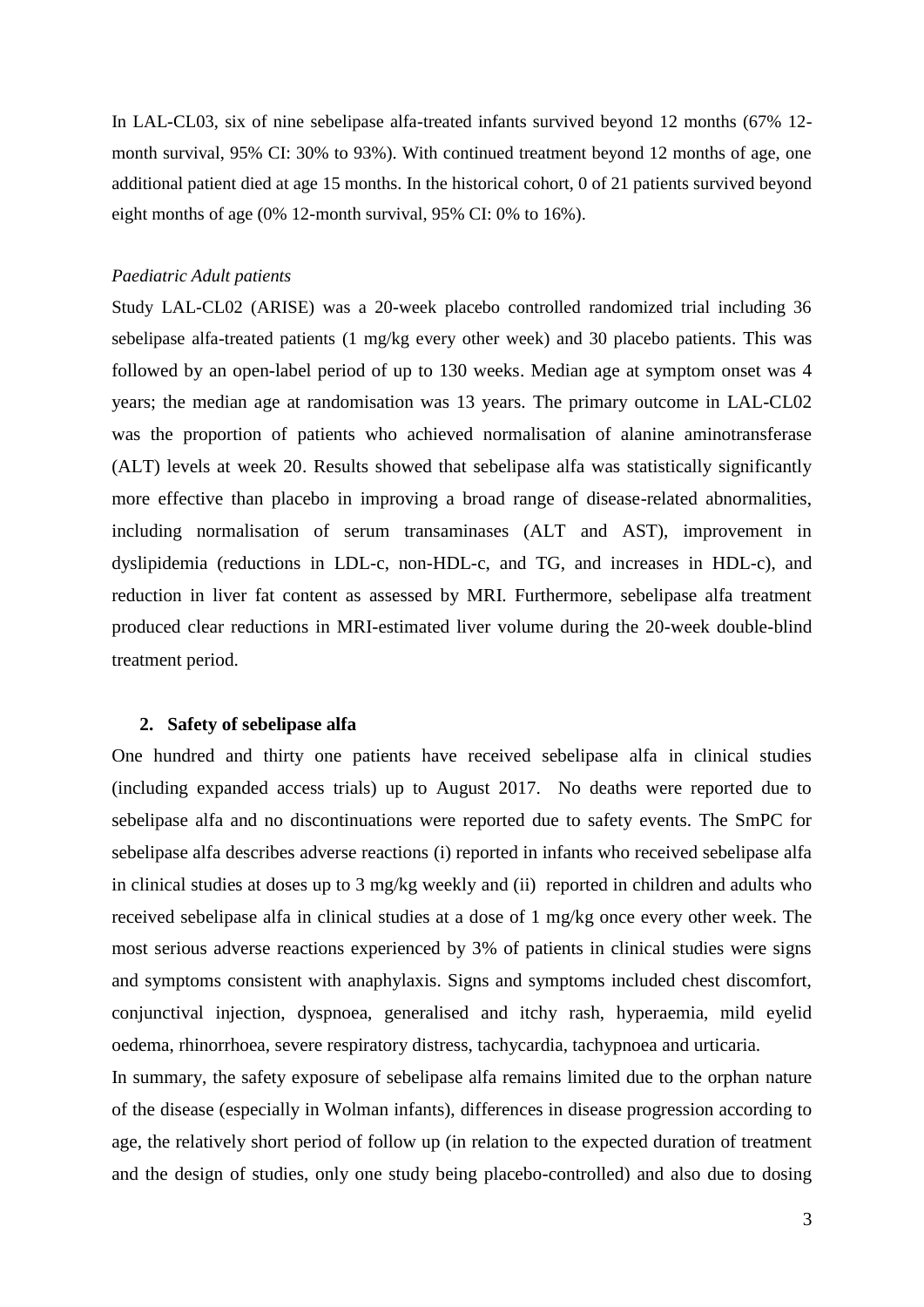regimens used in real world practice. There is a need to further monitor the long term efficacy and safety in the post authorisation setting in particular assessment of liver function (efficacy), hypersensitivity reactions, anaphylaxis and antidrug antibodies (safety) in all patients.

#### **3. Cost effectiveness of sebelipase alfa**

A cost utility analysis was submitted by the applicant for both the infantile patients and paediatric adult patient groups. The model for the infantile presentation was structured around survival. In the model, the treatment effect (improved survival versus BSC) is modelled by replicating the proportion of VITAL study patients surviving over the first year, compared to the proportion from the historical comparison study (NH01). The model for the paediatric adult presentation was based on fibrosis progression rate with treatment effectiveness taken from the ARISE study. The NCPE had concerns with how the paediatric adult cohort was modelled as there is no data from the trials which supports a difference in liver disease progression between people treated with BSC and sebelipase alfa.

The primary health outcome for the model was the quality adjusted life year (QALY) as per national guidelines. Resources estimated to be consumed by the infantile cohort were neonatal intensive care stays, the costs of which were estimated using national DRGs. Health state costs for the paediatric adult presentation were taken from Kieran et al (2015). Utility values were derived from the UK EQ-5D population norms. No utility decrements were included for the infantile cohort, while decrements from Crossan et al (2015) were included for the paediatric adult cohort. The NCPE highlighted that the applicant had not incorporated disutilities occurring as a result of adverse events into the model, and in doing so, failed to take into account the impact of hypersensitivity reactions which are a very real issue in the clinical management of these patients.

#### *Results*

Analyses presented in this summary document are based on the list price of the intervention. The incremental cost per QALY (incremental cost-effectiveness ratio (ICER)) for the applicant's base case was  $\epsilon$ 2,284,000/QALY for the infantile cohort and  $\epsilon$ 1,790,000/QALY for the paediatric adult cohort. The probability of cost-effectiveness at a willingness-to-pay threshold of  $E45,000/QALY$  was 0% in both models. The NCPE did not consider that the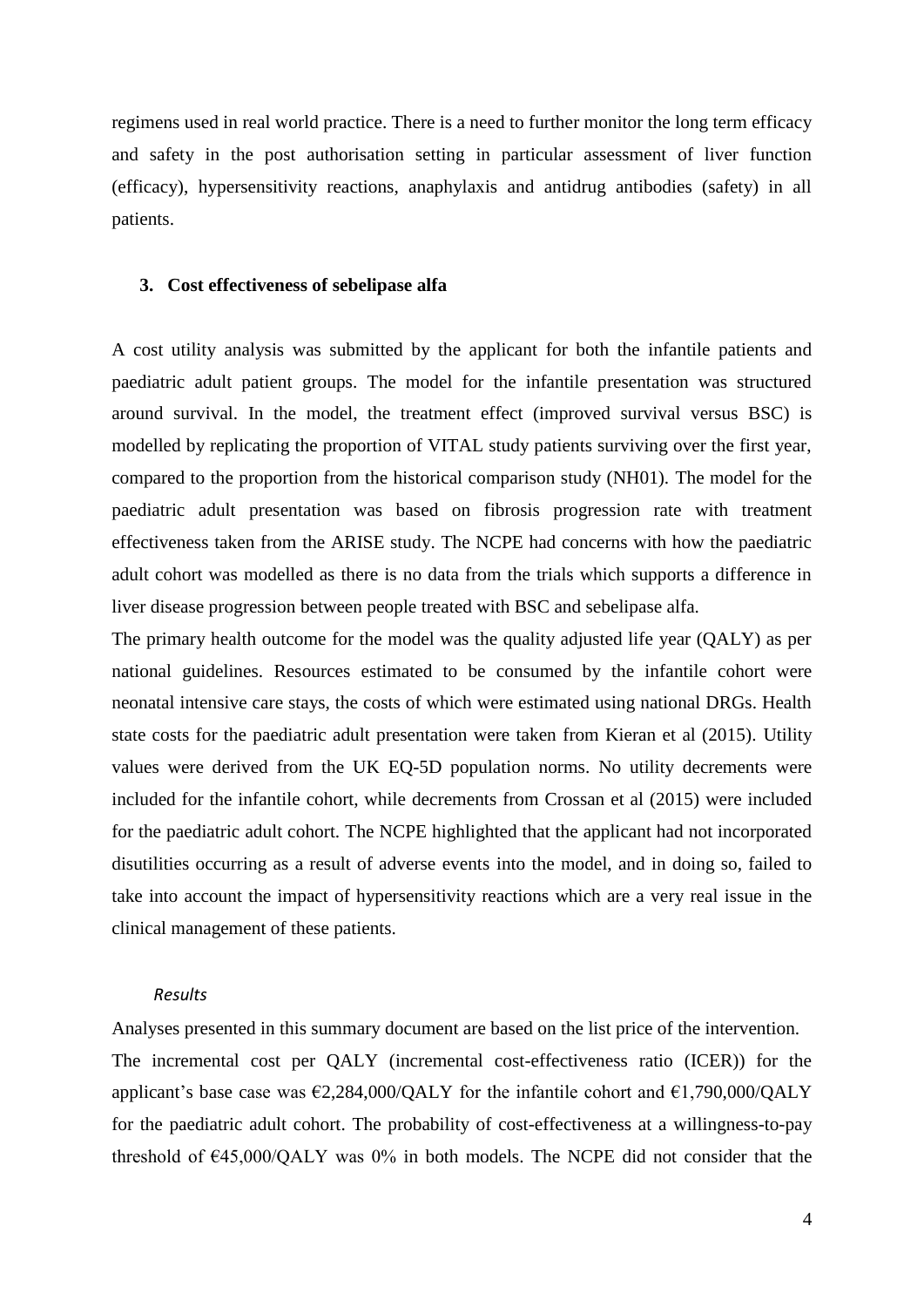applicant's submitted models and resulting ICERs were a complete reflection of the cost effectiveness of sebelipase alfa, and explored the impact of incorporating utility decrements, alternative transition probabilities and treatment effectiveness estimates on cost effectiveness. The NCPE implemented a number of changes to the model based on plausible alternative assumptions. These changes resulted in increases in the ICER up to  $\epsilon$ 2,813,000/QALY (in the infantile cohort) and  $\epsilon$ 2,701,000/QALY (in the paediatric adult cohort).

## **4. Budget impact of sebelipase alfa**

Sebelipase alfa has been submitted for reimbursement as a hospital product. The proposed price to wholesaler is  $65,926.80$  for a 20mg vial. Since the dosing is weight based, the reimbursement cost is patient specific, for example the reimbursement cost per patient per year including mark-ups and rebates, for a 5 year old patient weighing 16.4kg, diagnosed in infancy, could be in the region of  $\epsilon$ 1,460,066. Based on the applicant's estimate of the current eligible population, the projected cumulative gross drug budget impact over the first five years is approximately  $E$ 23.35million. Inclusion of administration (infusion) costs results in a budget impact of  $\epsilon$ 23.5 million over 5 years. As sebelipase alfa is not expected to displace any existing treatments, the net drug budget impact is assumed to be the same as the gross budget impact.

#### **5. Patient submissions**

No patient submissions were received from patient representative organisations during the course of this appraisal.

#### **6. Conclusion**

The NCPE assessment of sebelipase alfa has demonstrated additional benefit in survival in infantile patients and some evidence of improvement in paediatric adult patients, albeit through the use of surrogate markers of liver disease progression. There is a very low probability of cost effectiveness and a high probability that the ICER far exceeds the cost effectiveness threshold for existing treatments.

The NCPE recommends for the **infantile presentation**, that sebelipase alfa (Kanuma®) not be considered for reimbursement unless cost effectiveness can be improved relative to existing treatments. For the **paediatric adult presentation**, sebelipase alfa has not